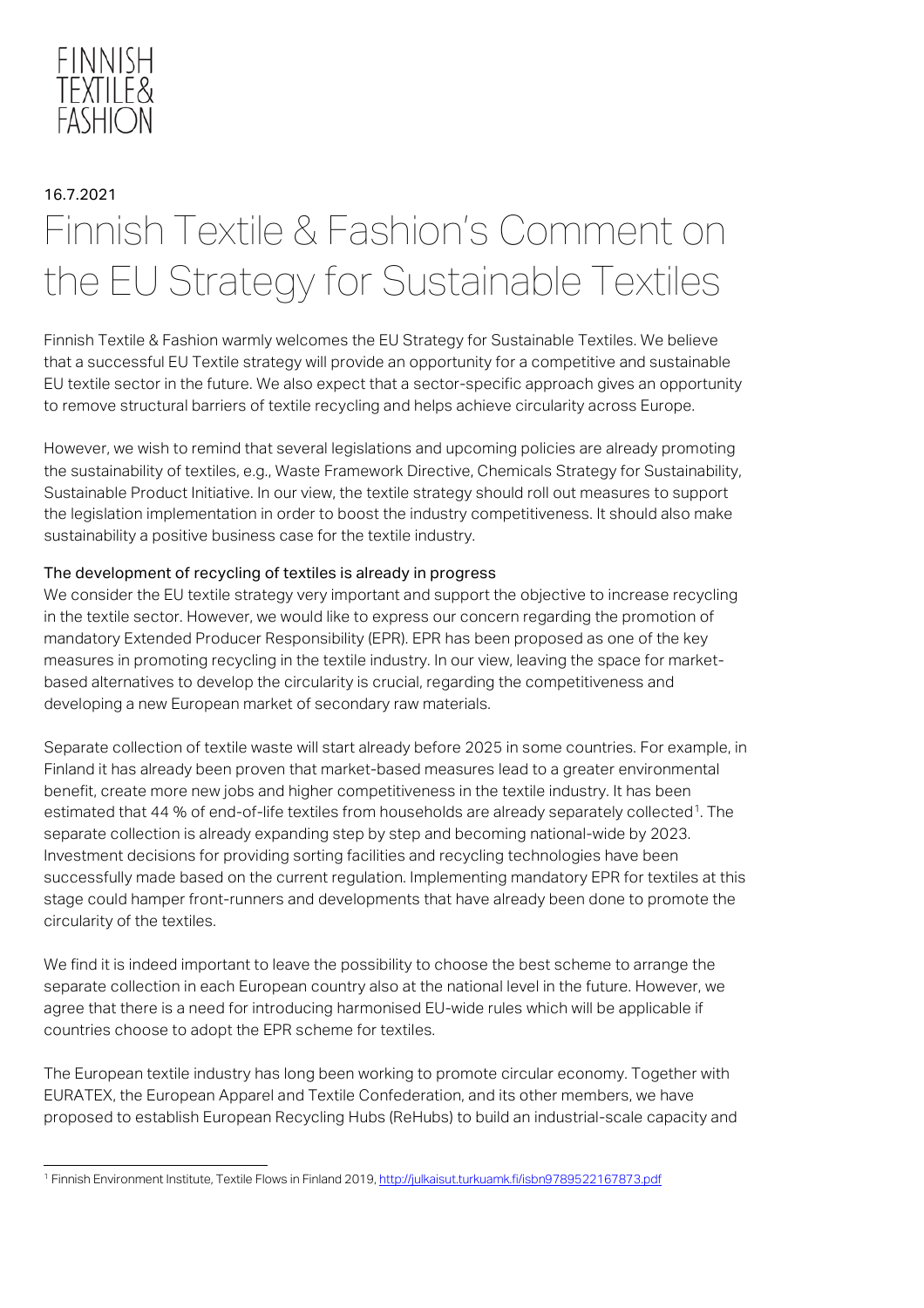EU wide cooperation to collect and upcycle textile waste in Europe<sup>[2](#page-1-0)</sup>. The Hubs' capacity to handle large volumes would create economies of scale, justifying the costs of existing recycling technologies as well as investments into new ones, such as chemical and thermal recycling. In addition, this would generate new raw materials for the textile value chains, and symbiosis with other industries.

#### Support and investments for transition are needed

Sustainability and circular economy entail a great opportunity for the European textile industry but also require funding to scale up innovations from laboratories and pilot projects into larger scale solutions. Most of the technologies for making that transition already exist but investments are needed to bring the circularity to industrial scale in the European textile sector. It is important to focus funding and investments to support and scale innovations, e.g., advanced bio-based and recycled materials, technologies, green production technologies and advanced multifunctional products. Also, digitalisation, e.g., e-commerce, monitoring of value chains, new business models, plays a very important role in promoting sustainability while ensuring the European textile industry competitiveness.

Digitalisation offers enormous opportunities for the textile industry to become more efficient and at the same time more sustainable. We want to highlight, that 95 % of the European textile and apparel companies are small and medium-sized enterprises (SME's). It is crucial to the sustainable development and competitiveness of the European textile sector to offer a small-scale investment support to SMEs who wish to digitalise their operations or develop new circular business models. We ask the Commission to launch a Digital Innovation Fund for the European Textile and Clothing industry, offering small scale investment support to SMEs who wish to digitalise their operations. This would give European companies a competitive advantage in the global operating environment.

Since a large part of the global impact of the European textile consumption is generated outside the EU there is also a need to promote and offer incentives for consumers to choose high quality and durable products and reward low-impact manufacturing processes. However, more development and support are needed, not only in physical material and product features, but also in the administrative and financial aspects of the new business models. We believe that the most effective way to promote new circular business models is to provide incentives for both businesses and consumers. This applies, for example, to supporting the uptake of circular business models or favouring products designed with recycled or bio-based materials or are designed to be repairable, recyclable or for longevity. Green Public Procurement should be one measure to increase this kind of demand and show example for consumers.

### Legislation should support sustainable innovations and circularity

Alongside creating new requirements, we also invite the Commission to put an effort in solving the inconsistencies, barriers and gaps in the existing legislation which are standing in the way of circularity. The existing legislation, the textile regulation on fibre names (EU no 1007/2011 on fibre names and related labelling of the fibre composition of textile products) does not cover the labelling needs of advanced bio-based and recycled fibres. For example, the terms "recycled", or "regenerated" fibres cannot be currently used in marking the garment composition. Likewise, the legislation does not support the reuse of textiles which are re-assembled into new textile products. In our view, the existing legislation should be reviewed to consider new alternative fibres and their development in future as well. This revision should also enable more flexible future updating of the fibre composition and marking requirements so that it fosters the development of new innovations and the placing of sustainable products on the markets.

<span id="page-1-0"></span><sup>&</sup>lt;sup>2</sup> EURATEX, Recycling Hubs[, https://euratex.eu/wp-content/uploads/Recycling-Hubs-FIN-LQ.pdf](https://euratex.eu/wp-content/uploads/Recycling-Hubs-FIN-LQ.pdf)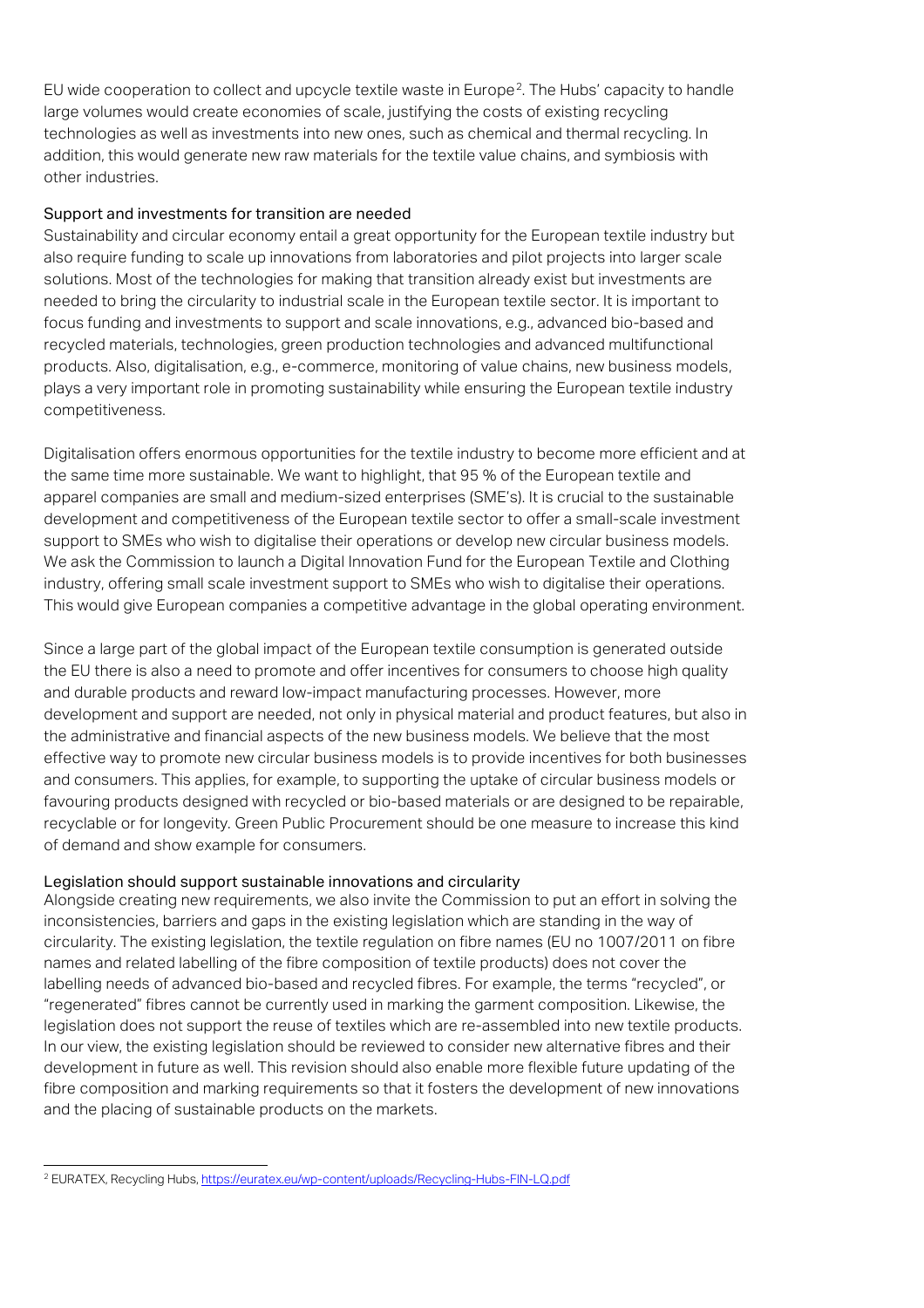To ensure circularity and recycling of end-of-life textiles in the EU, we also propose to review and harmonise the existing legislation on waste management and shipments. In our view, it is important to have consistency on definitions of waste/non-waste with respect to end-of-life textile collection across the EU. This would also be the effective way to promote greater environmental benefits, recycling, and higher competitiveness in the EU. In addition, we would like discarded textiles to be seen primarily as valuable raw material, not as waste. In our view, this would promote proper treatment of the end-of-life textiles, the development of recycling systems and new circular business models.

The textile strategy should aim to ensure that, in future, information of materials in products and their origin is traceable and information openly available to recyclers. Regarding the new policy options that have been proposed, we welcome a deeper reflection to address the Eco-Design Directive to textiles and introduce a Digital Product Passport in order to facilitate sustainability and empower the consumers. Circular and sustainable products need to be clearly recognised and identified, based on a common European, preferably global, standard. However, there cannot be a standard product passport for all products. The information in the value chain needs to be adopted sector by sector or product by product, and it needs to be based on a true need. We also support the idea of adding the information of the environmental impacts to the Digital Product Passport. This requires that the calculations are based on harmonised methods. It is also important that the data and tools which are needed for the calculations, should be freely available for all companies and not based on any individual commercial certification schemes. Otherwise, there is a risk that the SMEs do not have the required resources to provide the information. Considering eco-design requirements should be technology and material neutral to not hinder the development of new innovations, or sustainable production methods.

#### International cooperation and a level playing field in key roles

The European textile sector is almost always linked to complex, international value chains. The European textile strategy must have a clear and strong global dimension, looking at both defensive and offensive elements. To ensure a level playing field across the global textiles industry, we need multilateral rules. This applies to both environmental and social standards.

We agree the need and welcome the objective to promote the sustainability across the value chain. Nevertheless, against current economic background, it is essential to avoid new additional burdens for the European companies. Instead of additional legislation, we invite the Commission to promote better enforcement of the Trade and Sustainable Development (TSD) chapters of free trade agreements with third countries and ensure the requirements for all textiles placed on European markets are the same for all. However, if any textile-specific guidance would be used to develop the definition of due diligence, it should be based on existing international instruments. Such, like the UN Guiding Principles (UNGP) and the development of the detailed guidance from OECD on Due Diligence. Due diligence must be applied with flexibility and adjusted to the specific circumstances of a given company. This means that a due diligence process and the scope will differ from company to company, depending on e.g., company size, risk profile and complexity of the supply chain.

We are moving towards systematic change. However, it cannot be assumed that European SMEs are solely responsible of the change Ensuring effective enforcement and market surveillance play key roles in the success of the EU textile strategy. Several legislations and upcoming policies are already promoting the sustainability of textiles, so the policy coherence needs to be ensured. To conclude, we want to highlight that the textile industry is very diverse, and textile products are usually designed for various uses (e.g., clothing, home textiles, workwear, medical textiles). In order for the textile strategy to make a difference, it should also consider the entire value chain of the industry as well as its direct links with other sectors (e.g., agriculture, forestry, chemicals, plastics). We see it is important that the Commission considers the textile industry as an active partner in